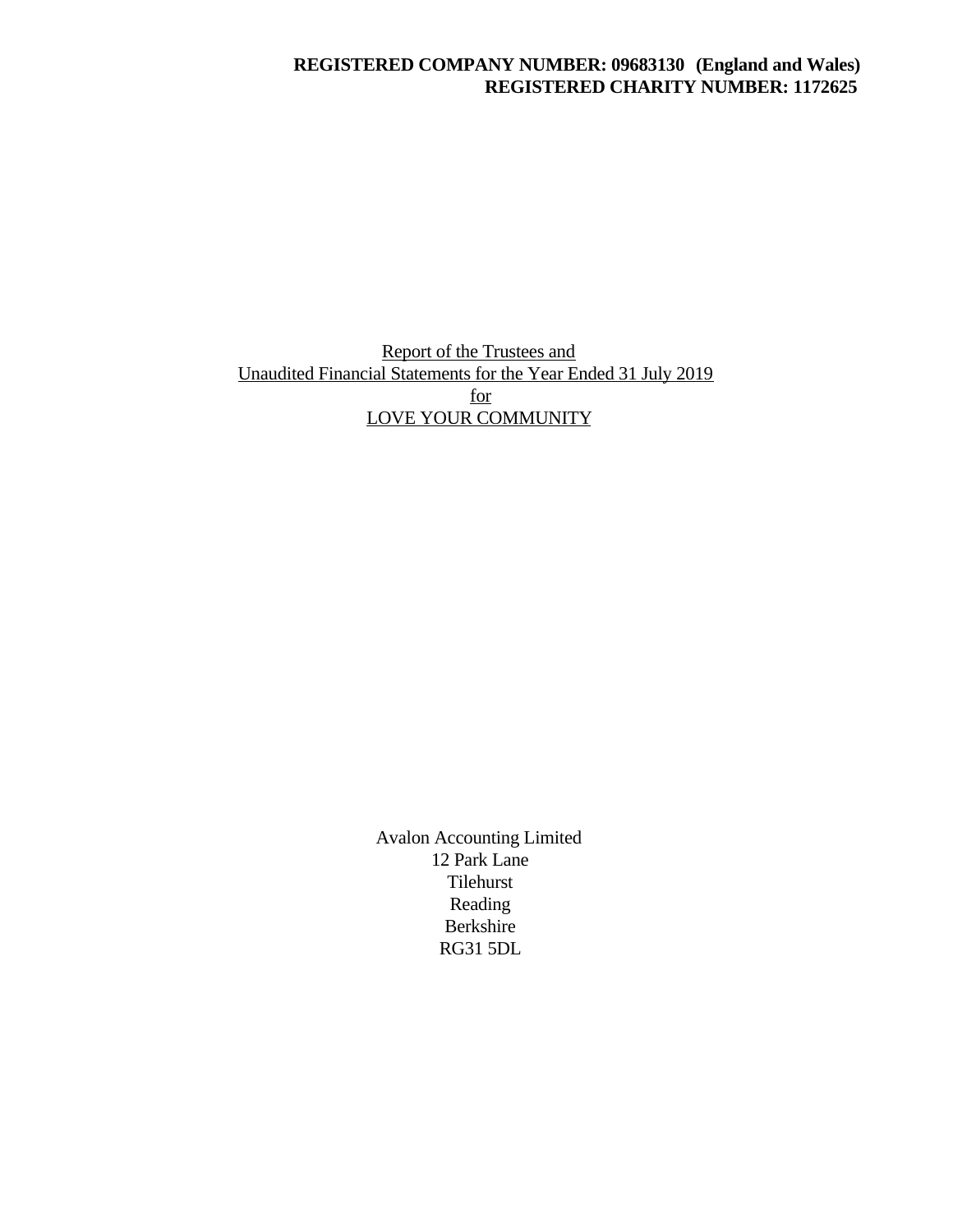# Contents of the Financial Statements for the Year Ended 31 July 2019

|                                                   | Page     |  |
|---------------------------------------------------|----------|--|
| Report of the Trustees                            | 1        |  |
| <b>Statement of Financial Activities</b>          | 2        |  |
| <b>Balance Sheet</b>                              | $3$ to 4 |  |
| Notes to the Financial Statements                 | 5 to 10  |  |
| <b>Detailed Statement of Financial Activities</b> | 11 to 12 |  |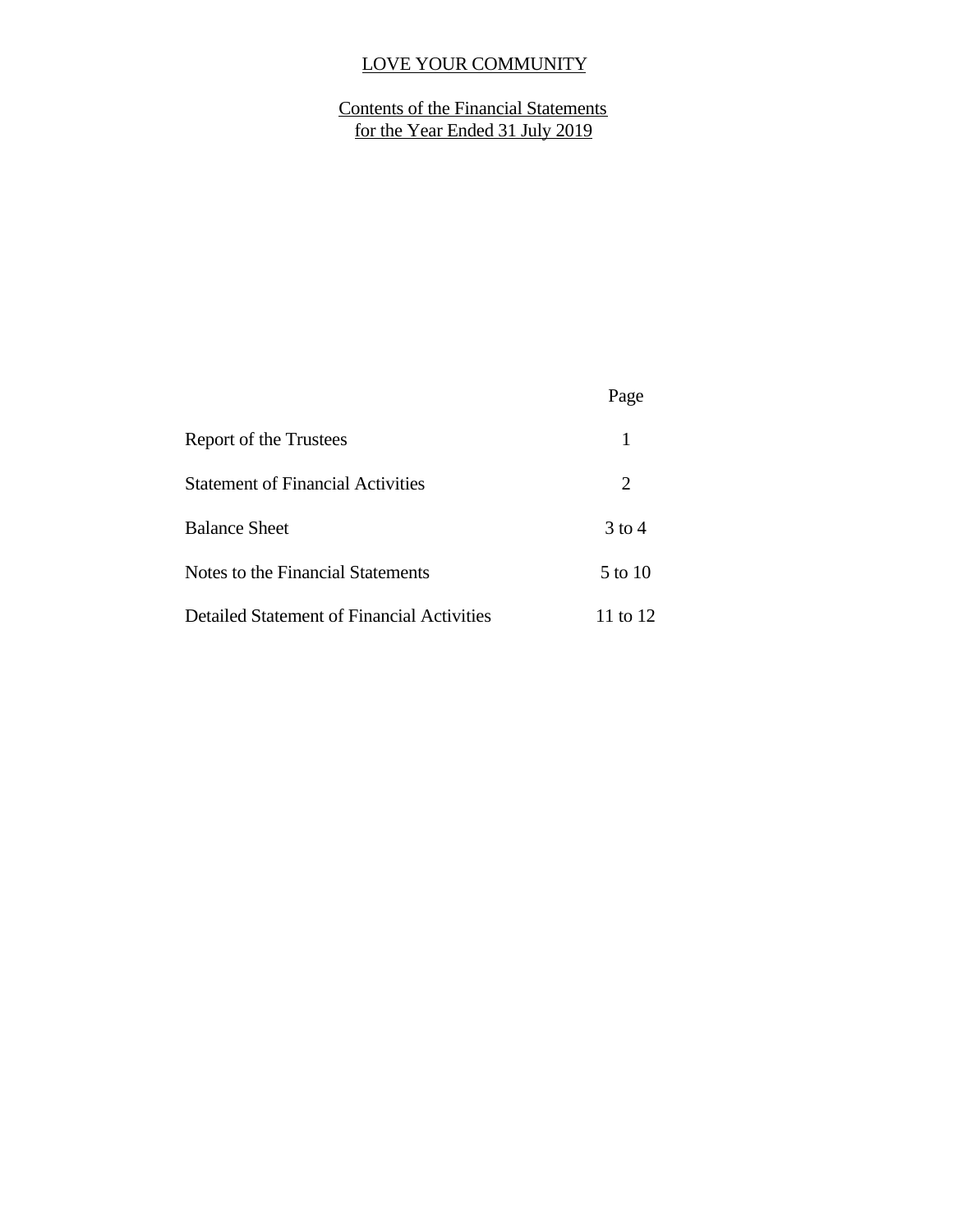## Report of the Trustees for the Year Ended 31 July 2019

The trustees who are also directors of the charity for the purposes of the Companies Act 2006, present their report with the financial statements of the charity for the year ended 31 July 2019. The trustees have adopted the provisions of Accounting and Reporting by Charities: Statement of Recommended Practice applicable to charities preparing their accounts in accordance with the Financial Reporting Standard applicable in the UK and Republic of Ireland (FRS 102) (effective 1 January 2015).

## **STRUCTURE, GOVERNANCE AND MANAGEMENT**

## **Governing document**

The charity is controlled by its governing document, a deed of trust, and constitutes a limited company, limited by guarantee, as defined by the Companies Act 2006.

## **REFERENCE AND ADMINISTRATIVE DETAILS**

**Registered Company number** 09683130 (England and Wales)

**Registered Charity number** 1172625

## **Registered office**

St Birinus House Langley Hill Calcot Reading Berkshire RG31 4QX

## **Trustees**

G H Bates G J Bowden Ms G Morris G C G Owen

# **Company Secretary**

J M Ansell

Approved by order of the board of trustees on ............................................. and signed on its behalf by:

.............................................

G C G Owen - Trustee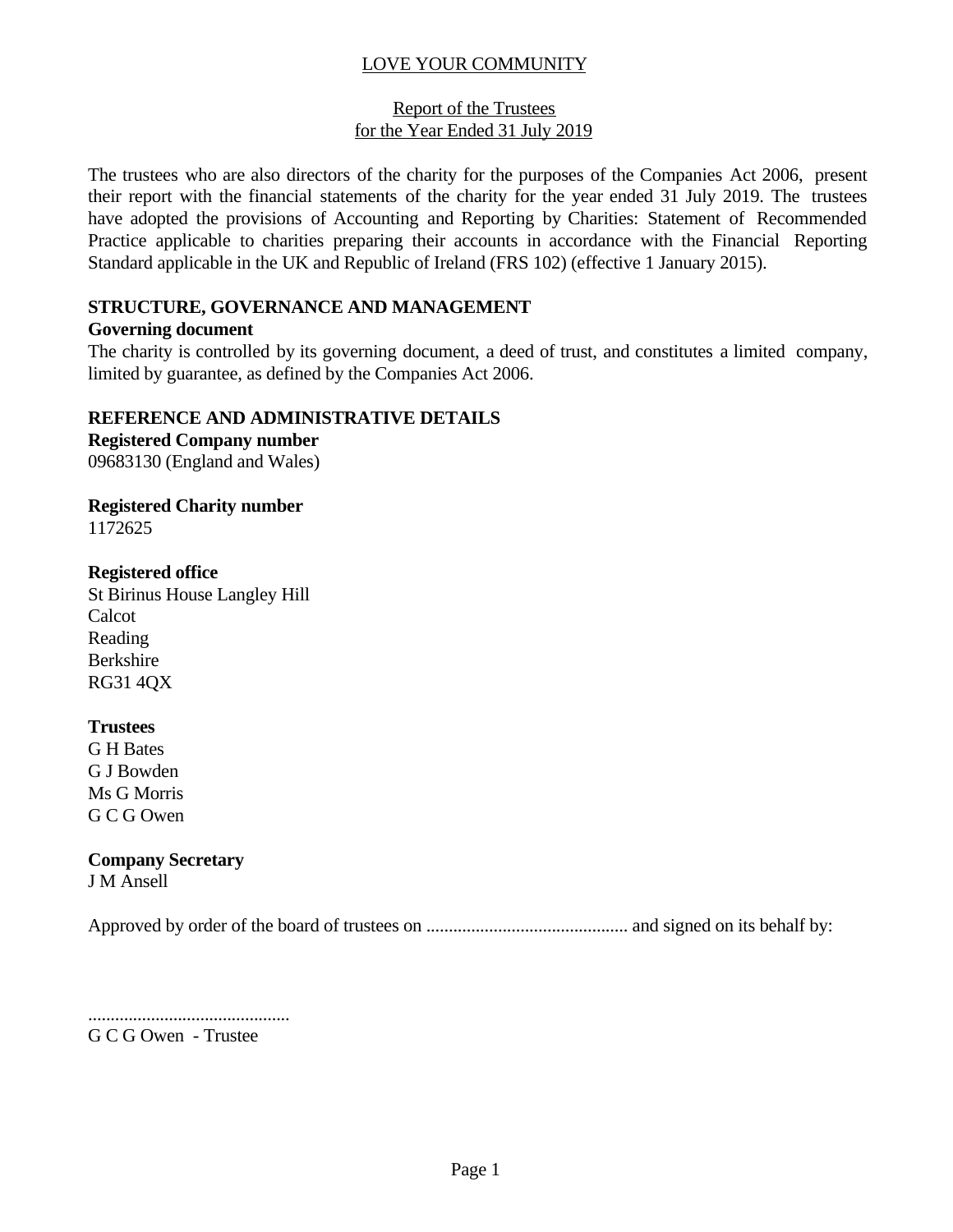# Statement of Financial Activities for the Year Ended 31 July 2019

|                                             | <b>Notes</b>   | 31.7.19<br>Unrestricted<br>fund<br>$\pounds$ | 31.7.18<br>Total<br>funds<br>$\pounds$ |
|---------------------------------------------|----------------|----------------------------------------------|----------------------------------------|
| <b>INCOME AND ENDOWMENTS</b><br><b>FROM</b> |                |                                              |                                        |
| Other trading activities                    | $\overline{c}$ | 102,901                                      | 85,407                                 |
| Investment income<br>Other income           | $\overline{3}$ | 23<br>337                                    | 5                                      |
| <b>Total</b>                                |                | 103,261                                      | 85,412                                 |
| <b>EXPENDITURE ON</b><br>Raising funds      |                | 81,344                                       | 77,909                                 |
|                                             |                |                                              |                                        |
| Other                                       |                | 8,754                                        | 6,970                                  |
| <b>Total</b>                                |                | 90,098                                       | 84,879                                 |
| <b>NET INCOME</b>                           |                | 13,163                                       | 533                                    |
| <b>RECONCILIATION OF FUNDS</b>              |                |                                              |                                        |
| <b>Total funds brought forward</b>          |                | (2,508)                                      | (3,040)                                |
| <b>TOTAL FUNDS CARRIED</b>                  |                |                                              |                                        |
| <b>FORWARD</b>                              |                | 10,655                                       | (2,507)                                |

The notes form part of these financial statements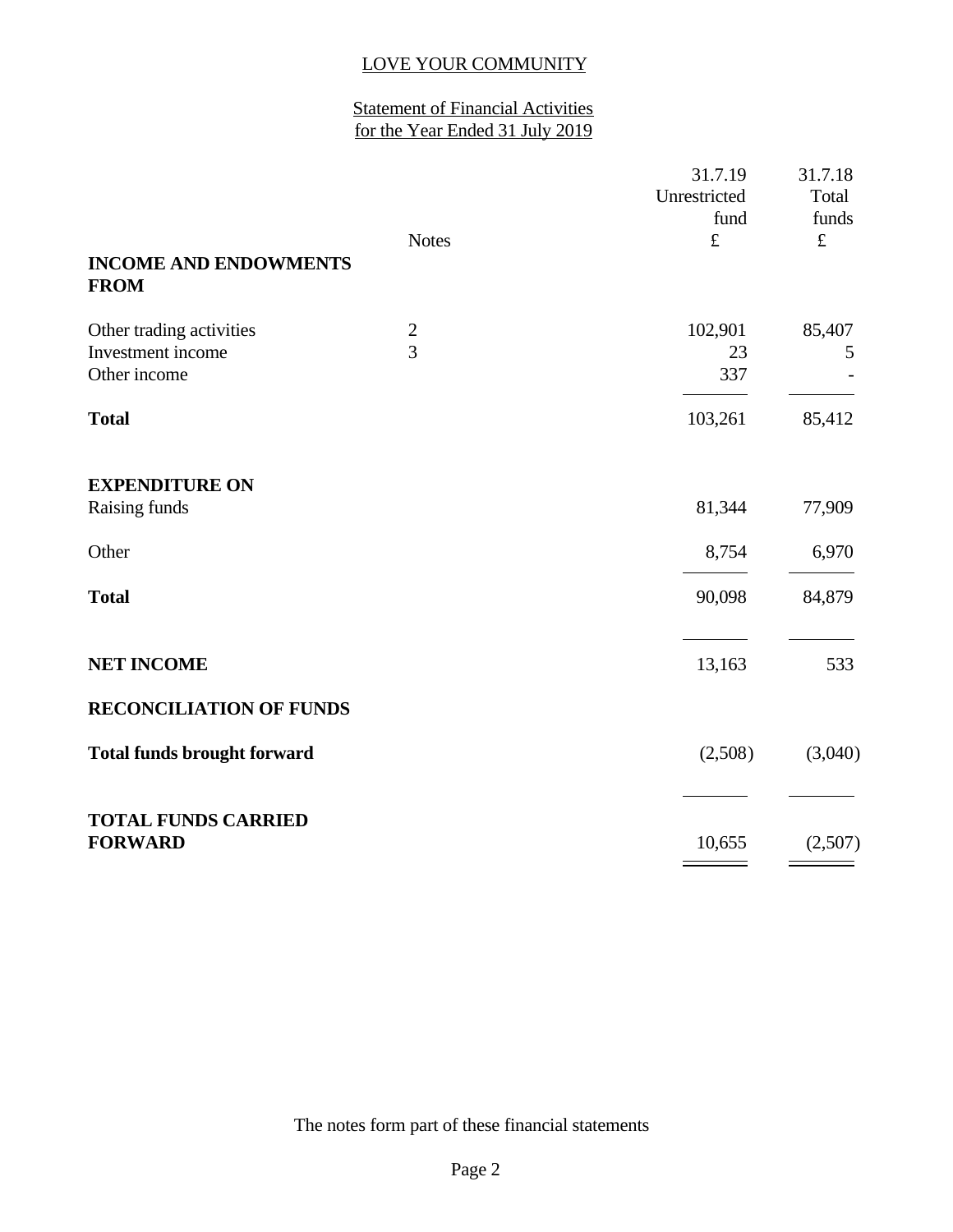## Balance Sheet At 31 July 2019

|                                     |              | 31.7.19<br>Unrestricted<br>fund | 31.7.18<br>Total<br>funds |
|-------------------------------------|--------------|---------------------------------|---------------------------|
|                                     | <b>Notes</b> | $\pounds$                       | $\pounds$                 |
| <b>CURRENT ASSETS</b>               |              |                                 |                           |
| Debtors                             | $8\,$        |                                 | 81                        |
| Cash at bank and in hand            |              | 35,668                          | 21,509                    |
|                                     |              | 35,668                          | 21,590                    |
| <b>CREDITORS</b>                    |              |                                 |                           |
| Amounts falling due within one year | 9            | (25,013)                        | (24,097)                  |
|                                     |              |                                 |                           |
| <b>NET CURRENT</b>                  |              |                                 |                           |
| <b>ASSETS/(LIABILITIES)</b>         |              | 10,655                          | (2,507)                   |
|                                     |              |                                 |                           |
| TOTAL ASSETS LESS CURRENT           |              |                                 |                           |
| <b>LIABILITIES</b>                  |              | 10,655                          | (2,507)                   |
|                                     |              |                                 |                           |
| NET ASSETS/(LIABILITIES)            |              | 10,655                          | (2,507)                   |
|                                     |              |                                 |                           |
|                                     |              |                                 |                           |
| <b>FUNDS</b><br>Unrestricted funds  | 10           | 10,655                          | (2,507)                   |
|                                     |              |                                 |                           |
| <b>TOTAL FUNDS</b>                  |              | 10,655                          | (2,507)                   |
|                                     |              |                                 |                           |

The notes form part of these financial statements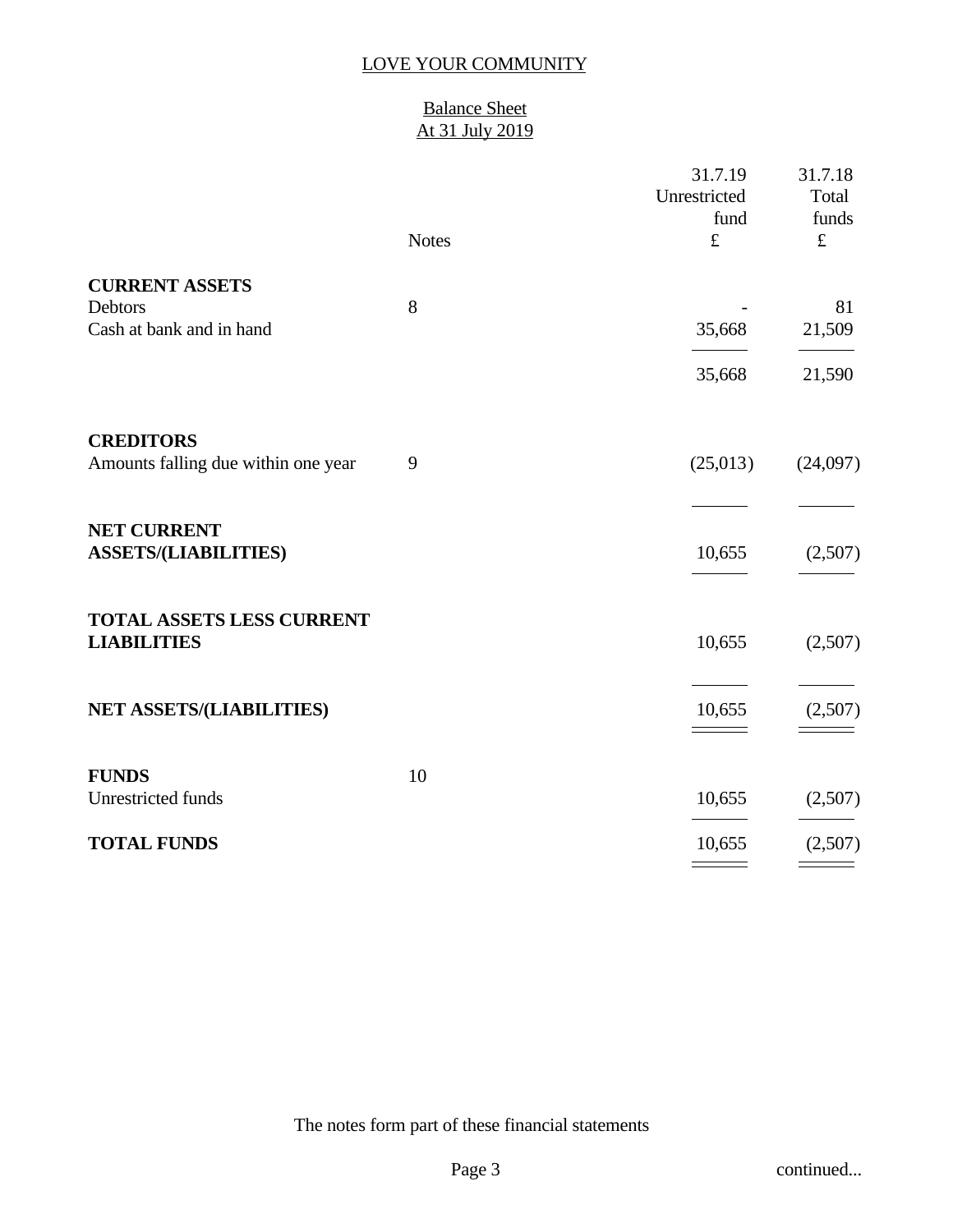## Balance Sheet - continued At 31 July 2019

The charitable company is entitled to exemption from audit under Section 477 of the Companies Act 2006 for the year ended 31 July 2019.

The members have not required the company to obtain an audit of its financial statements for the year ended 31 July 2019 in accordance with Section 476 of the Companies Act 2006.

The trustees acknowledge their responsibilities for

- (a) ensuring that the charitable company keeps accounting records that comply with Sections 386 and 387 of the Companies Act 2006 and
- (b) preparing financial statements which give a true and fair view of the state of affairs of the charitable company as at the end of each financial year and of its surplus or deficit for each financial year in accordance with the requirements of Sections 394 and 395 and which otherwise comply with the requirements of the Companies Act 2006 relating to financial statements, so far as applicable to the charitable company.

These financial statements have been prepared in accordance with the provisions applicable to charitable companies subject to the small companies regime.

The financial statements were approved by the Board of Trustees on ............................................. and were signed on its behalf by:

.............................................

G C G Owen -Trustee

The notes form part of these financial statements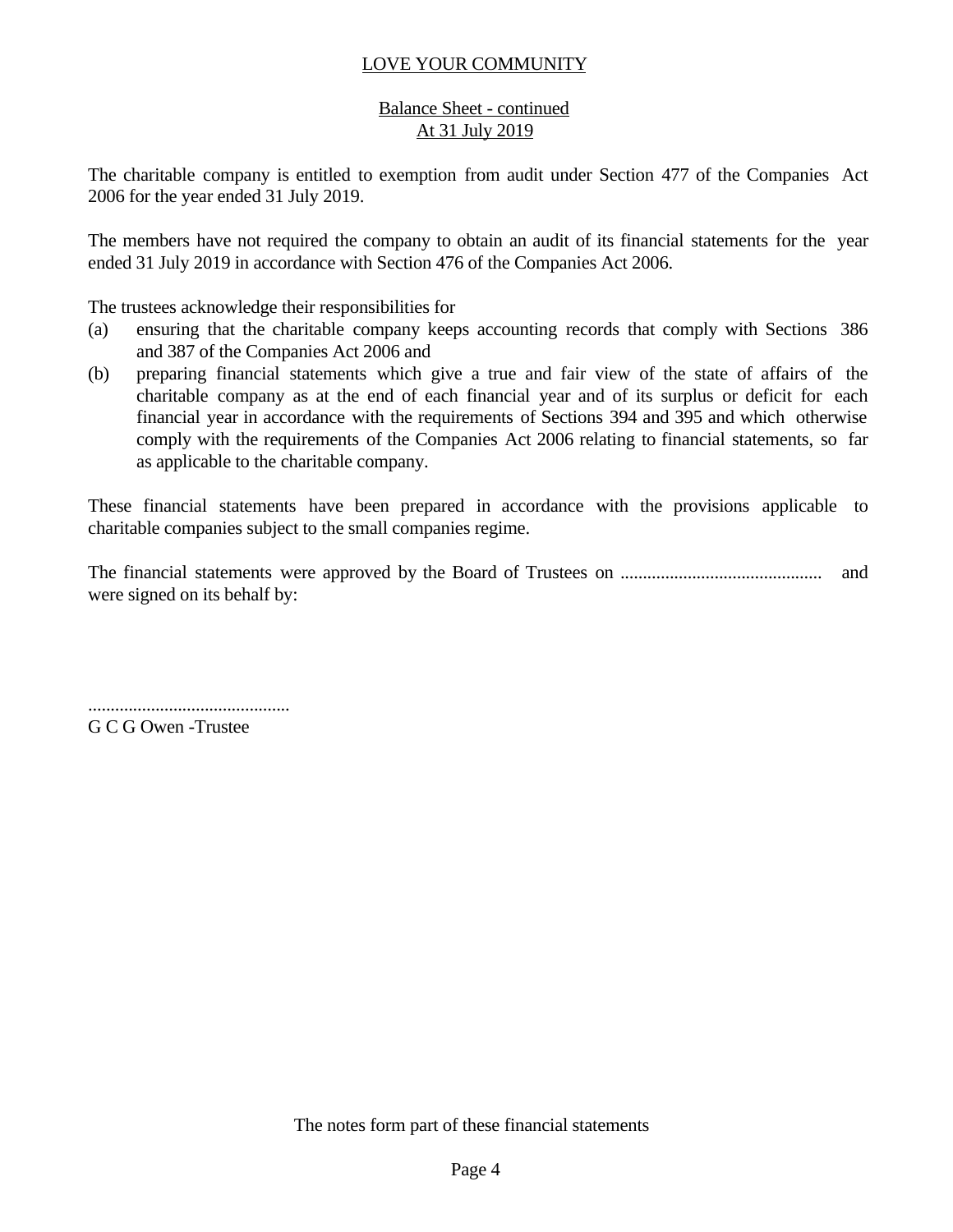Notes to the Financial Statements for the Year Ended 31 July 2019

## **1. ACCOUNTING POLICIES**

#### **Basis of preparing the financial statements**

The financial statements of the charitable company, which is a public benefit entity under FRS 102, have been prepared in accordance with the Charities SORP (FRS 102) 'Accounting and Reporting by Charities: Statement of Recommended Practice applicable to charities preparing their accounts in accordance with the Financial Reporting Standard applicable in the UK and Republic of Ireland (FRS 102) (effective 1 January 2015)', Financial Reporting Standard 102 'The Financial Reporting Standard applicable in the UK and Republic of Ireland' and the Companies Act 2006. The financial statements have been prepared under the historical cost convention.

#### **Income**

All income is recognised in the Statement of Financial Activities once the charity has entitlement to the funds, it is probable that the income will be received and the amount can be measured reliably.

#### **Expenditure**

Liabilities are recognised as expenditure as soon as there is a legal or constructive obligation committing the charity to that expenditure, it is probable that a transfer of economic benefits will be required in settlement and the amount of the obligation can be measured reliably. Expenditure is accounted for on an accruals basis and has been classified under headings that aggregate all cost related to the category. Where costs cannot be directly attributed to particular headings they have been allocated to activities on a basis consistent with the use of resources.

#### **Taxation**

The charity is exempt from corporation tax on its charitable activities.

#### **Fund accounting**

Unrestricted funds can be used in accordance with the charitable objectives at the discretion of the trustees.

Restricted funds can only be used for particular restricted purposes within the objects of the charity. Restrictions arise when specified by the donor or when funds are raised for particular restricted purposes.

Further explanation of the nature and purpose of each fund is included in the notes to the financial statements.

#### **Pension costs and other post-retirement benefits**

The charitable company operates a defined contribution pension scheme. Contributions payable to the charitable company's pension scheme are charged to the Statement of Financial Activities in the period to which they relate.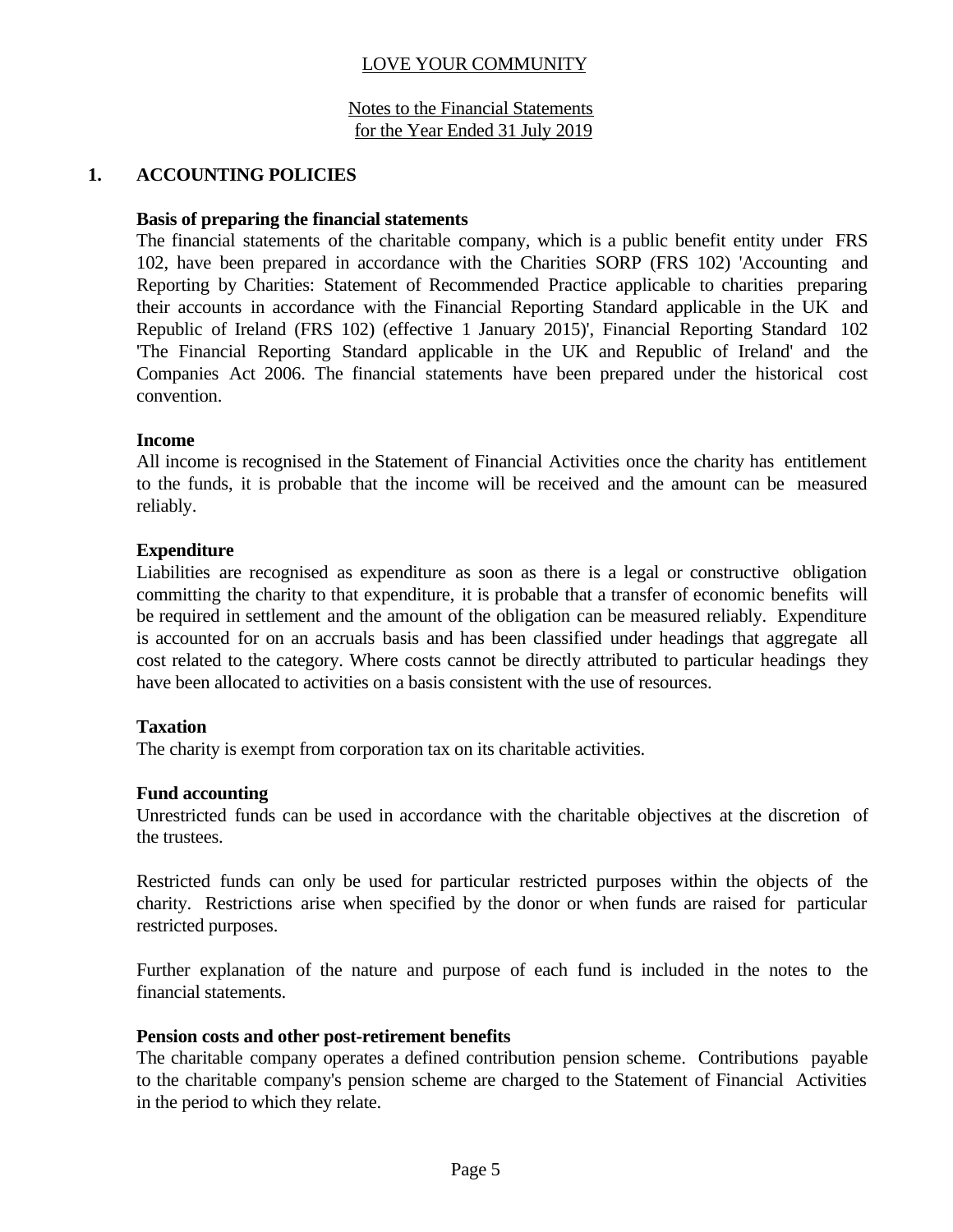#### Notes to the Financial Statements - continued for the Year Ended 31 July 2019

## **2. OTHER TRADING ACTIVITIES**

|                         | 31.7.19<br>£ | 31.7.18<br>£                                                                                                                                                                                                                                                                                                                                                                                                                     |
|-------------------------|--------------|----------------------------------------------------------------------------------------------------------------------------------------------------------------------------------------------------------------------------------------------------------------------------------------------------------------------------------------------------------------------------------------------------------------------------------|
| Fees received           | 100,369      | 82,214                                                                                                                                                                                                                                                                                                                                                                                                                           |
| Uniform, trips fee etc. | 2,532        | 3,193                                                                                                                                                                                                                                                                                                                                                                                                                            |
|                         | 102,901      | 85,407                                                                                                                                                                                                                                                                                                                                                                                                                           |
|                         |              | $\frac{1}{\sqrt{1-\frac{1}{2}}}\left( \frac{1}{\sqrt{1-\frac{1}{2}}}\right) ^{2}+\frac{1}{2\sqrt{1-\frac{1}{2}}}\left( \frac{1}{\sqrt{1-\frac{1}{2}}}\right) ^{2}+\frac{1}{2\sqrt{1-\frac{1}{2}}}\left( \frac{1}{\sqrt{1-\frac{1}{2}}}\right) ^{2}+\frac{1}{2\sqrt{1-\frac{1}{2}}}\left( \frac{1}{\sqrt{1-\frac{1}{2}}}\right) ^{2}+\frac{1}{2\sqrt{1-\frac{1}{2}}}\left( \frac{1}{\sqrt{1-\frac{1}{2}}}\right) ^{2}+\frac{1}{2$ |

#### **3. INVESTMENT INCOME**

|                          | 31.7.19       | 31.7.18 |  |
|--------------------------|---------------|---------|--|
|                          |               | ىە      |  |
| Deposit account interest | $\cap$<br>نەك |         |  |
|                          |               | ====    |  |

#### **4. NET INCOME/(EXPENDITURE)**

Net income/(expenditure) is stated after charging/(crediting):

| t.<br>18,000<br>18,000<br>Other operating leases | 31.7.19 | 31.7.18 |
|--------------------------------------------------|---------|---------|
|                                                  |         |         |
|                                                  |         |         |

#### **5. TRUSTEES' REMUNERATION AND BENEFITS**

There were no trustees' remuneration or other benefits for the year ended 31 July 2019 nor for the year ended 31 July 2018 .

#### **Trustees' expenses**

There were no trustees' expenses paid for the year ended 31 July 2019 nor for the year ended 31 July 2018.

#### **6. STAFF COSTS**

The average monthly number of employees during the year was as follows:

|                      | 31.7.19 | 31.7.18 |  |
|----------------------|---------|---------|--|
| Trustees & Employees |         |         |  |

No employees received emoluments in excess of £60,000.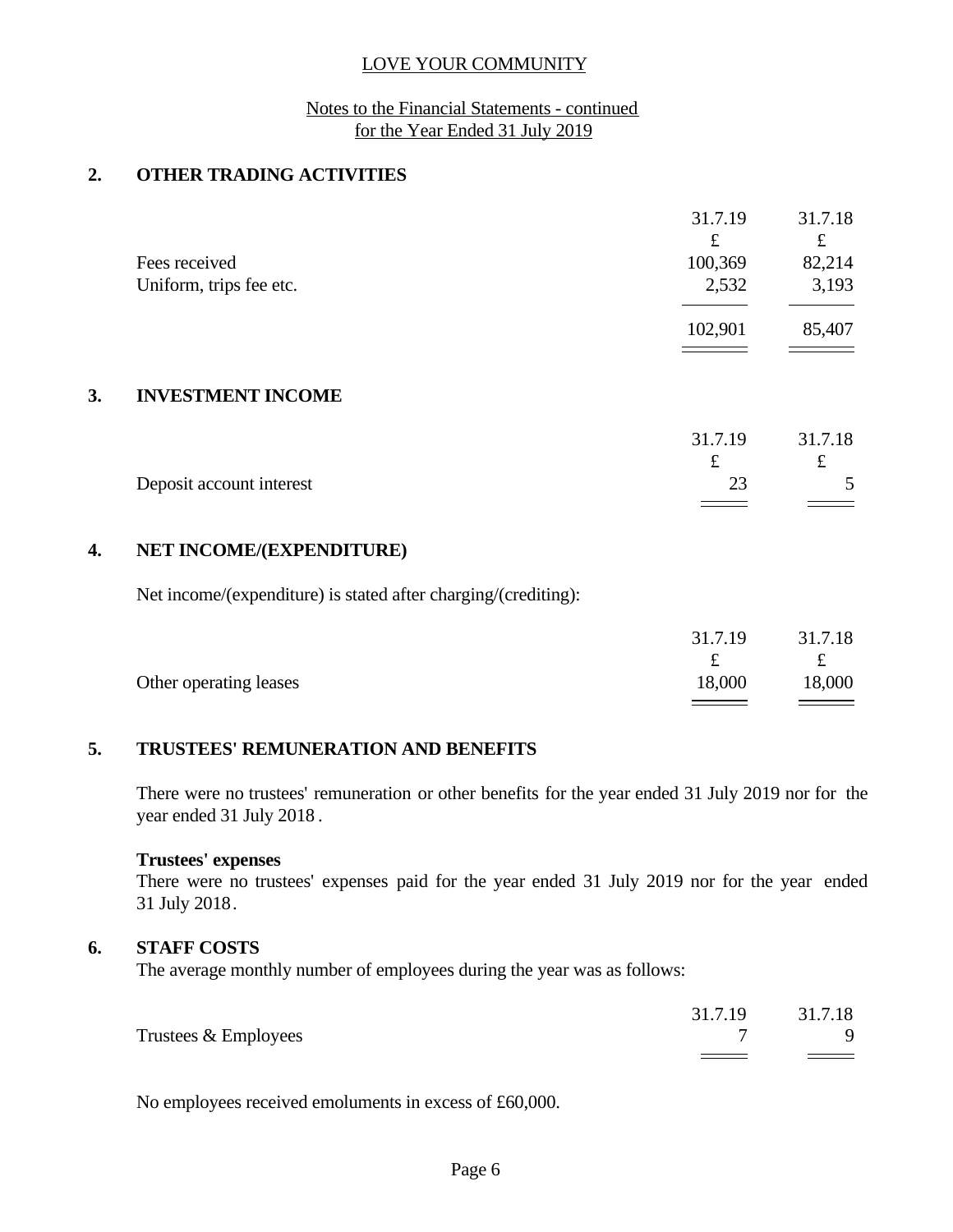## Notes to the Financial Statements - continued for the Year Ended 31 July 2019

# **7. COMPARATIVES FOR THE STATEMENT OF FINANCIAL ACTIVITIES**

|                                              |         | Unrestricted<br>fund<br>$\pounds$ |
|----------------------------------------------|---------|-----------------------------------|
| <b>INCOME AND ENDOWMENTS</b><br><b>FROM</b>  |         |                                   |
| Other trading activities                     |         | 85,407                            |
| Investment income                            |         | 5                                 |
| <b>Total</b>                                 |         | 85,412                            |
| <b>EXPENDITURE ON</b>                        |         |                                   |
| Raising funds                                |         | 77,909                            |
| Other                                        |         | 6,970                             |
| <b>Total</b>                                 |         | 84,879                            |
| <b>NET INCOME</b>                            |         | 533                               |
| <b>RECONCILIATION OF FUNDS</b>               |         |                                   |
| <b>Total funds brought forward</b>           |         | (3,040)                           |
| <b>TOTAL FUNDS CARRIED FORWARD</b>           |         | (2,507)                           |
|                                              |         |                                   |
| DEBTORS: AMOUNTS FALLING DUE WITHIN ONE YEAR |         |                                   |
|                                              | 31.7.19 | 31.7.18                           |

Pensions and the set of the set of the set of the set of the set of the set of the set of the set of the set of the set of the set of the set of the set of the set of the set of the set of the set of the set of the set of

 $f$   $f$ 

 $\qquad \qquad =$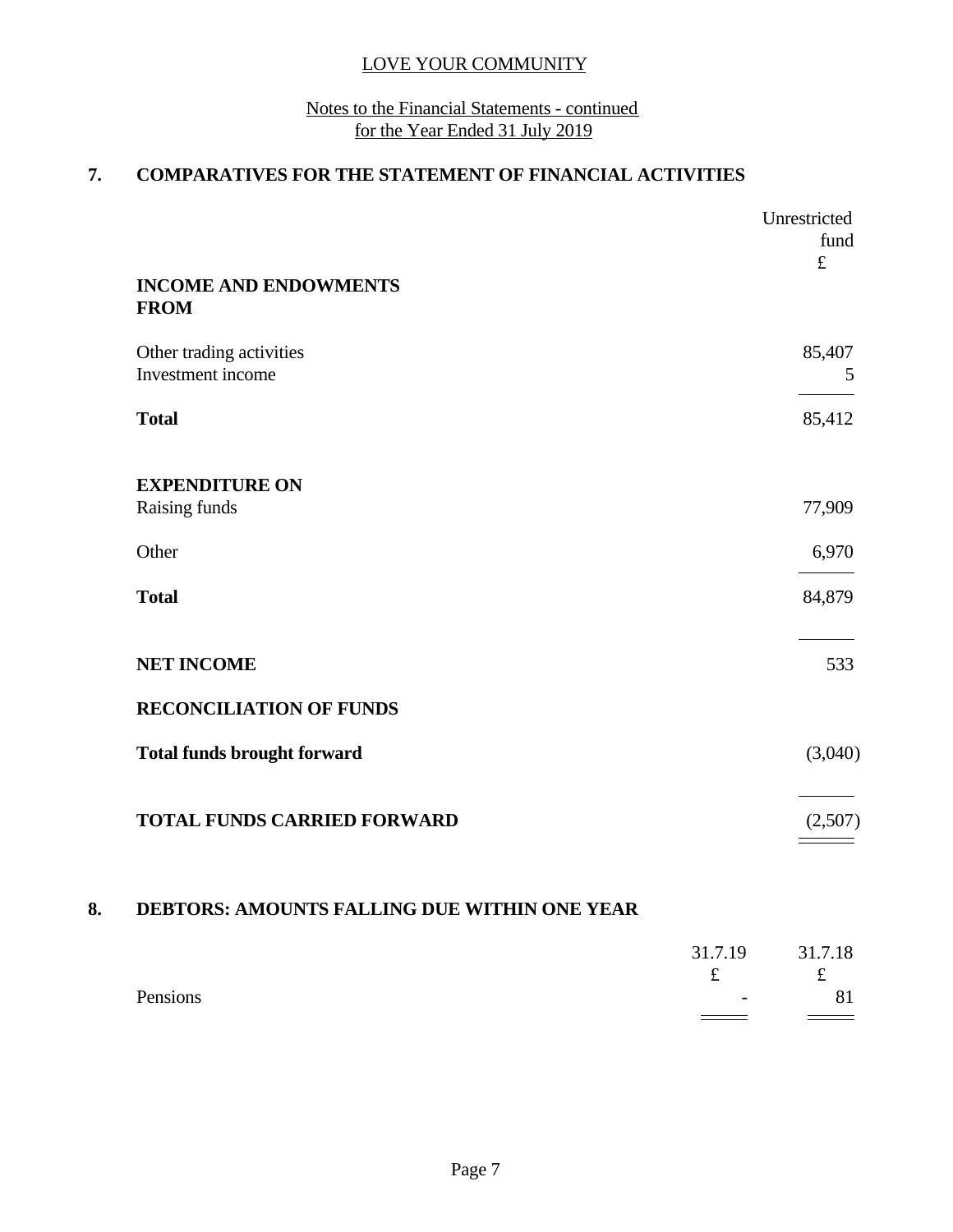## Notes to the Financial Statements - continued for the Year Ended 31 July 2019

## **9. CREDITORS: AMOUNTS FALLING DUE WITHIN ONE YEAR**

|                                 | 31.7.19 | 31.7.18 |  |
|---------------------------------|---------|---------|--|
|                                 | £       | £       |  |
| Social security and other taxes | 1,014   | 475     |  |
| Pensions liability              | 365     |         |  |
| Other creditors                 | 202     | 202     |  |
| Accrued expenses                | 23,432  | 23,420  |  |
|                                 |         |         |  |
|                                 | 25,013  | 24,097  |  |
|                                 |         |         |  |

## **10. MOVEMENT IN FUNDS**

|                                           |                | <b>Net</b><br>movement |                           |
|-------------------------------------------|----------------|------------------------|---------------------------|
|                                           | At 1.8.18<br>£ | in funds<br>£          | At 31.7.19<br>$\mathbf f$ |
| <b>Unrestricted funds</b><br>General fund | (2,508)        | 13,163                 | 10,655                    |
| <b>TOTAL FUNDS</b>                        | (2,508)        | 13,163                 | 10,655                    |

Net movement in funds, included in the above are as follows:

|                                           | Incoming<br>resources<br>£ | Resources<br>expended | Movement<br>in funds<br>£ |
|-------------------------------------------|----------------------------|-----------------------|---------------------------|
| <b>Unrestricted funds</b><br>General fund | 103,261                    | (90,098)              | 13,163                    |
| <b>TOTAL FUNDS</b>                        | 103,261                    | (90,098)              | 13,163                    |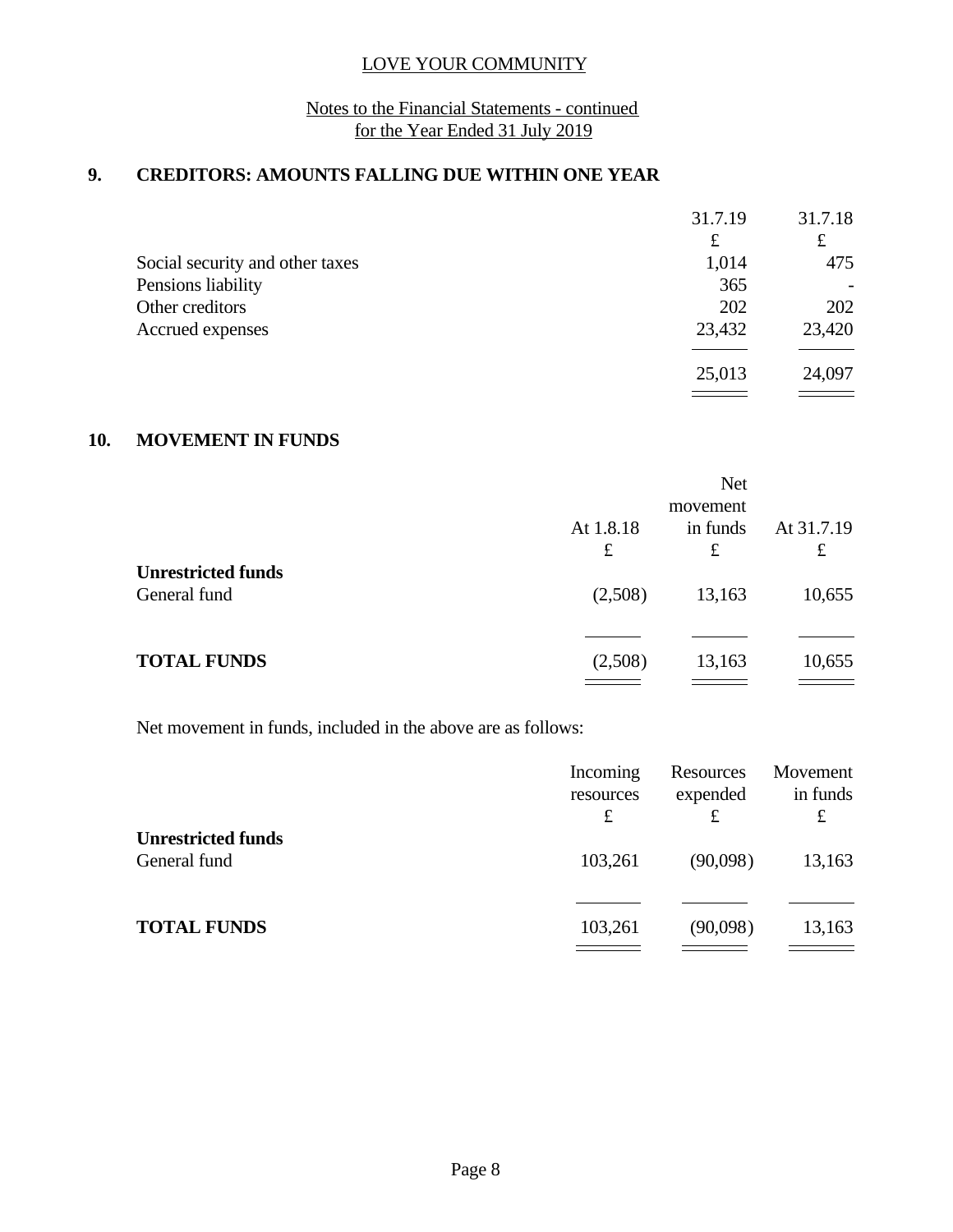## Notes to the Financial Statements - continued for the Year Ended 31 July 2019

# **10. MOVEMENT IN FUNDS - continued**

## **Comparatives for movement in funds**

|                                           | <b>Net</b><br>movement   |                       |                 |
|-------------------------------------------|--------------------------|-----------------------|-----------------|
|                                           | At 1.8.17<br>$\mathbf f$ | in funds<br>$\pounds$ | At 31.7.18<br>£ |
| <b>Unrestricted Funds</b><br>General fund | (3,040)                  | 533                   | (2,507)         |
| <b>TOTAL FUNDS</b>                        | (3,040)                  | 533                   | (2,507)         |

Comparative net movement in funds, included in the above are as follows:

|                                           | Incoming<br>resources<br>£ | Resources<br>expended<br>£ | Movement<br>in funds<br>£ |  |
|-------------------------------------------|----------------------------|----------------------------|---------------------------|--|
| <b>Unrestricted funds</b><br>General fund | 85,412                     | (84, 879)                  | 533                       |  |
| <b>TOTAL FUNDS</b>                        | 85,412                     | (84, 879)                  | 533                       |  |

A current year 12 months and prior year 12 months combined position is as follows:

|                           |                                                                                                                                                                                                                                                                                                                                                                                                                                       | <b>Net</b> |            |
|---------------------------|---------------------------------------------------------------------------------------------------------------------------------------------------------------------------------------------------------------------------------------------------------------------------------------------------------------------------------------------------------------------------------------------------------------------------------------|------------|------------|
|                           |                                                                                                                                                                                                                                                                                                                                                                                                                                       | movement   |            |
|                           | At 1.8.17                                                                                                                                                                                                                                                                                                                                                                                                                             | in funds   | At 31.7.19 |
|                           | £                                                                                                                                                                                                                                                                                                                                                                                                                                     | £          | £          |
| <b>Unrestricted funds</b> |                                                                                                                                                                                                                                                                                                                                                                                                                                       |            |            |
| General fund              | (3,040)                                                                                                                                                                                                                                                                                                                                                                                                                               | 13,696     | 10,656     |
|                           |                                                                                                                                                                                                                                                                                                                                                                                                                                       |            |            |
| <b>TOTAL FUNDS</b>        | (3,040)                                                                                                                                                                                                                                                                                                                                                                                                                               | 13,696     | 10,656     |
|                           | $\frac{1}{\sqrt{1-\frac{1}{2}}}\left( \frac{1}{\sqrt{1-\frac{1}{2}}}\right) ^{2}+\frac{1}{2}\left( \frac{1}{\sqrt{1-\frac{1}{2}}}\right) ^{2}+\frac{1}{2}\left( \frac{1}{\sqrt{1-\frac{1}{2}}}\right) ^{2}+\frac{1}{2}\left( \frac{1}{\sqrt{1-\frac{1}{2}}}\right) ^{2}+\frac{1}{2}\left( \frac{1}{\sqrt{1-\frac{1}{2}}}\right) ^{2}+\frac{1}{2}\left( \frac{1}{\sqrt{1-\frac{1}{2}}}\right) ^{2}+\frac{1}{2}\left( \frac{1}{\sqrt{1$ |            |            |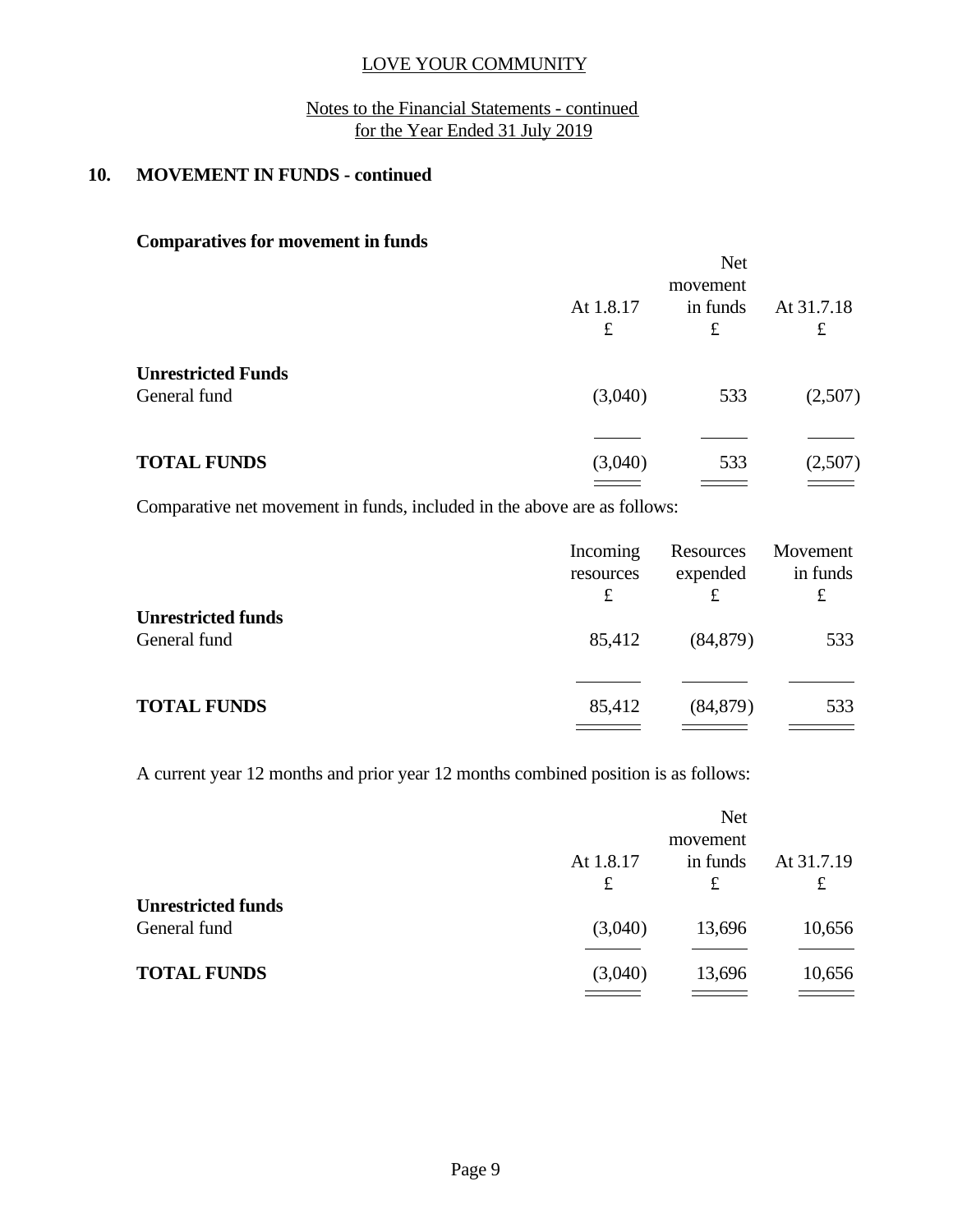## Notes to the Financial Statements - continued for the Year Ended 31 July 2019

# **10. MOVEMENT IN FUNDS - continued**

A current year 12 months and prior year 12 months combined net movement in funds, included in the above are as follows:

|                                           | Incoming<br>resources | Resources<br>expended | Movement<br>in funds |
|-------------------------------------------|-----------------------|-----------------------|----------------------|
| <b>Unrestricted funds</b><br>General fund | 188,673               | (174, 977)            | 13,696               |
| <b>TOTAL FUNDS</b>                        | 188,673               | (174, 977)            | 13,696               |

## **11. RELATED PARTY DISCLOSURES**

There were no related party transactions for the year ended 31 July 2019.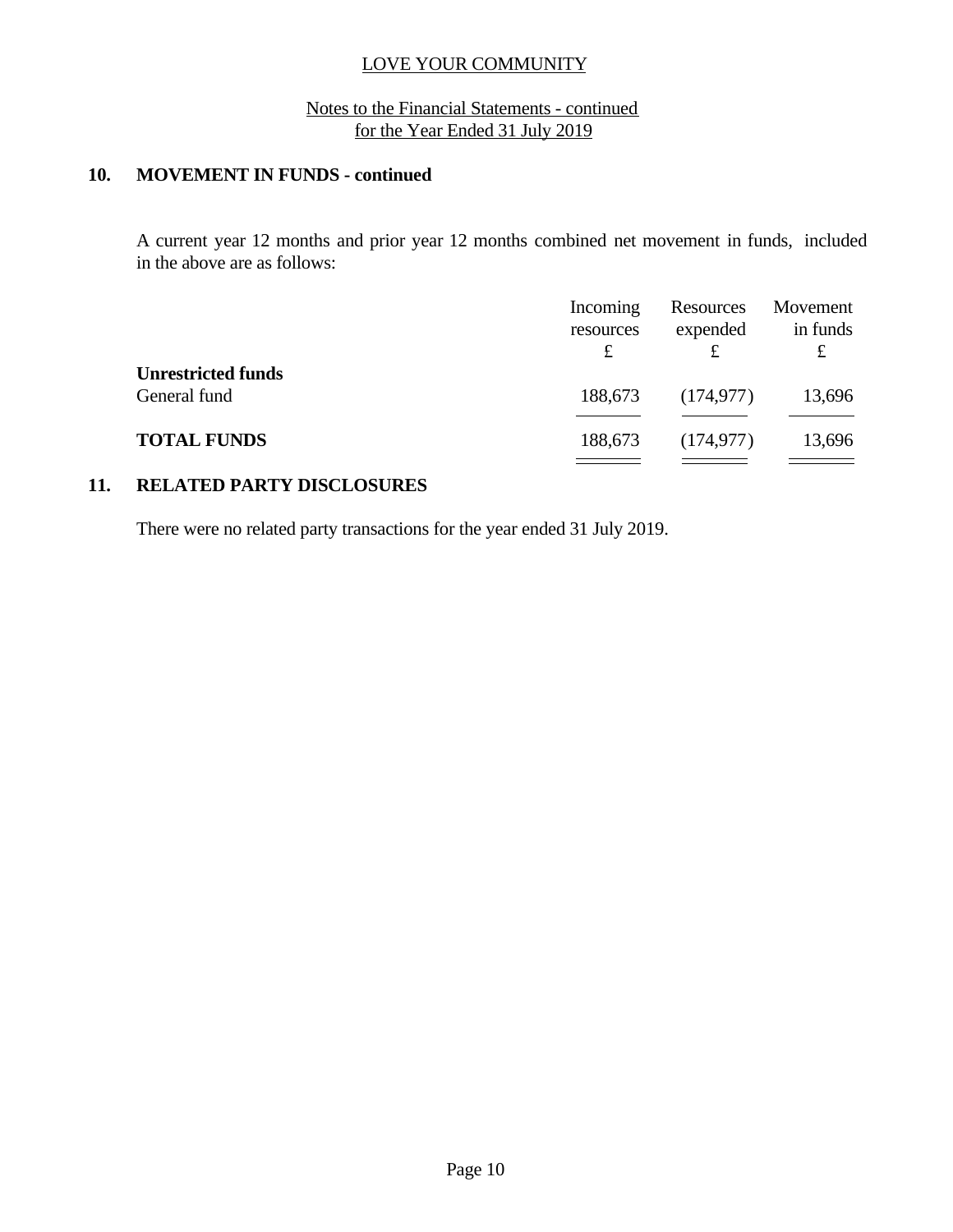# Detailed Statement of Financial Activities for the Year Ended 31 July 2019

|                                       | 31.7.19<br>$\pounds$     | 31.7.18<br>$\pounds$ |
|---------------------------------------|--------------------------|----------------------|
| <b>INCOME AND ENDOWMENTS</b>          |                          |                      |
| Other trading activities              |                          |                      |
| Fees received                         | 100,369                  | 82,214               |
| Uniform, trips fee etc.               | 2,532                    | 3,193                |
|                                       | 102,901                  | 85,407               |
| <b>Investment income</b>              |                          |                      |
| Deposit account interest              | 23                       | 5                    |
| <b>Other income</b>                   |                          |                      |
| <b>Insurance Receipts</b>             | 337                      |                      |
| <b>Total incoming resources</b>       | 103,261                  | 85,412               |
| <b>EXPENDITURE</b>                    |                          |                      |
| <b>Raising donations and legacies</b> |                          |                      |
| Other operating leases                | 18,000                   | 18,000               |
| Uniform, trip fee etc.                | 3,010                    | 1,908                |
|                                       | 21,010                   | 19,908               |
| <b>Other trading activities</b>       |                          |                      |
| Wages                                 | 59,445                   | 57,647               |
| Pensions                              | 889                      | 354                  |
|                                       | 60,334                   | 58,001               |
| <b>Support costs</b>                  |                          |                      |
| <b>Management</b>                     |                          |                      |
| Rates and water                       | $\overline{\phantom{a}}$ | 268                  |
| Insurance                             | 623                      | 1,152                |
| Light and heat                        | 1,814                    | 851                  |
| Carried forward                       | 2,437                    | 2,271                |

This page does not form part of the statutory financial statements